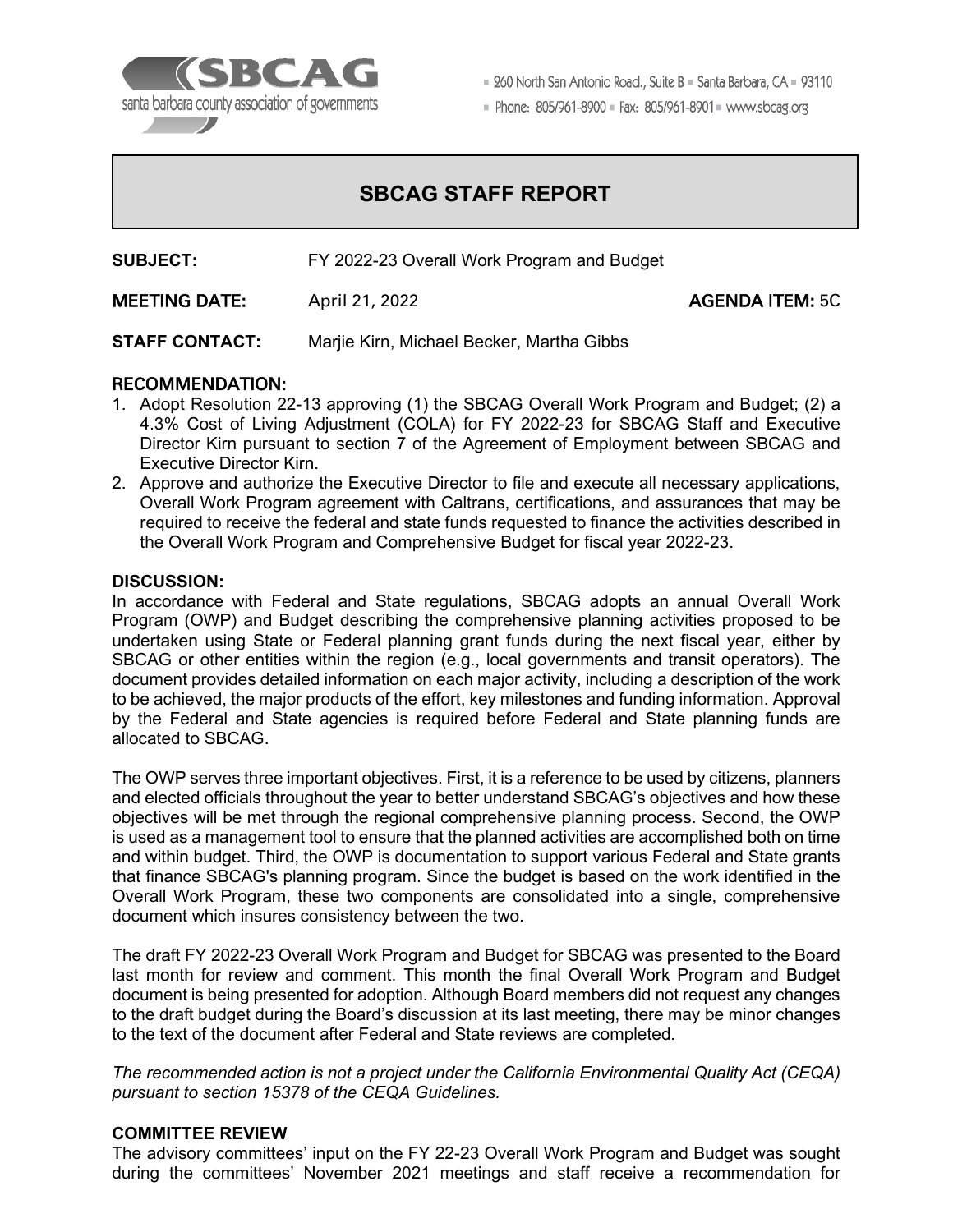adoption of the final FY 22-23 Overall Work Program at its April 7, 2022 meeting with the additional recommendation that SBCAG staff seek funding opportunities for housing so there is more assistance on housing related items in the future. The draft budget was presented to the SBCAG Executive Committee on March 9, 2022.

# **ATTACHMENTS:**

- A. Resolution No. 22-13<br>B. Final FY 2022-23 Ove
- B. Final FY 2022-23 Overall Work Program and Budget **(web-posting only)**
- SBCAG FY 2022-23 Salary Schedule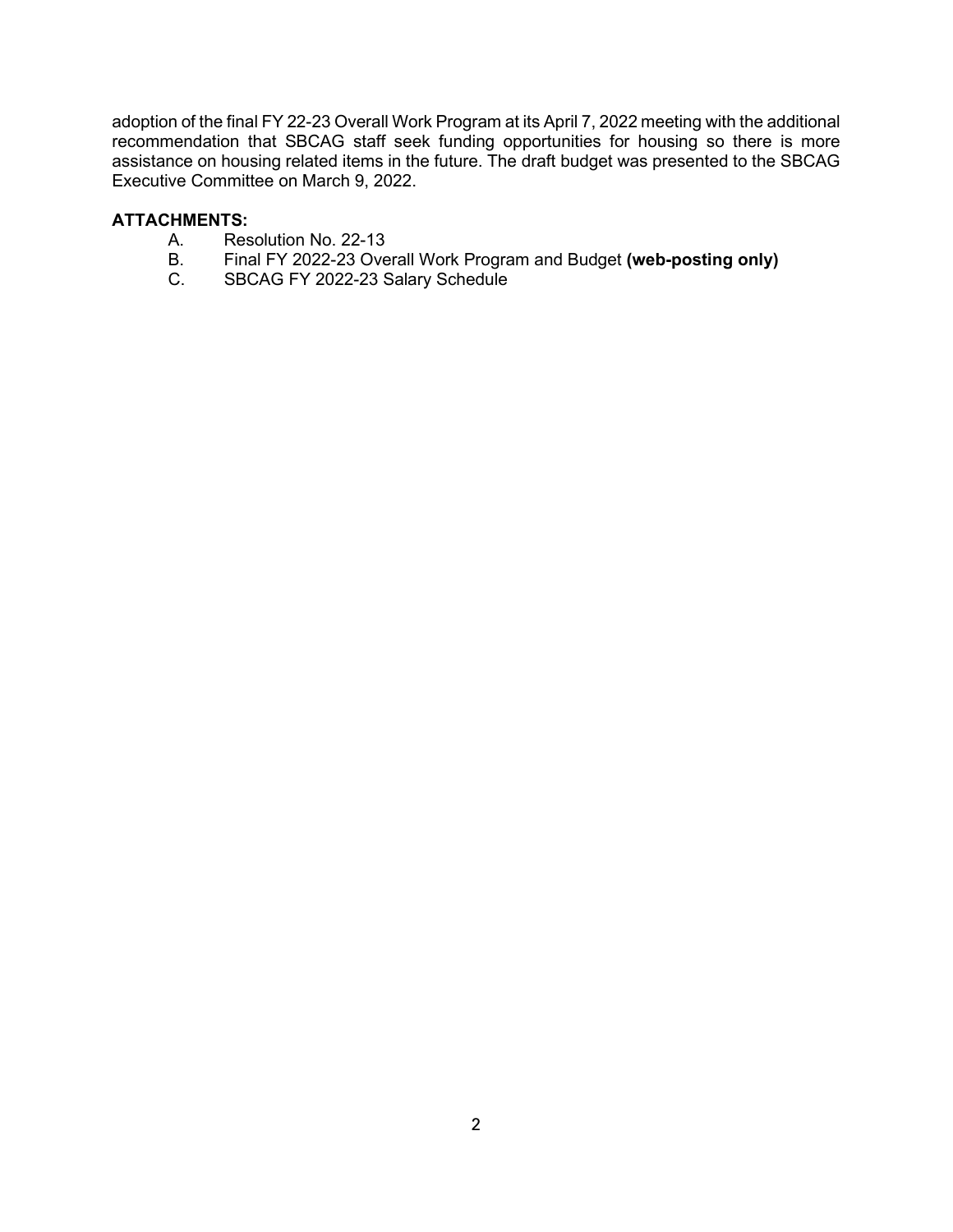## RESOLUTION OF THE SANTA BARBARA

#### COUNTY ASSOCIATION OF GOVERNMENTS

ADOPTION OF THE ) OVERALL WORK PROGRAM. COMPREHENSIVE BUDGET AND COST OF LIVING ADJUSTMENT (COLA) FOR FISCAL YEAR 2022-23 ) RESOLUTION NO. 22-13

WHEREAS, the Santa Barbara County Association of Governments is established under a joint powers agreement executed by each of the incorporated cities and the County;

WHEREAS, the Santa Barbara County Association of Governments has been designated by the Governor as the Metropolitan Planning Organization (MPO) for Santa Barbara County pursuant to Title 23, United States Code (USC) section 134 and, as such, has been given the responsibility to conduct the metropolitan transportation planning process required by Title 23, Code of Federal Regulations (CFR) Part 450;

WHEREAS, the Santa Barbara County Association of Governments serves as the airport land use commission pursuant to Section 21670.1 of the California Public Utilities Code; and as the council of governments pursuant to Section 29532 of the California Government Code;

WHEREAS, the Santa Barbara County Association of Governments has been designated as the Local Transportation Authority and charged with the responsibility of carrying out the purposes and directives of the Local Transportation Authority and Improvement Act, commencing with Section 180000 of the California Public Utilities Code;

WHEREAS, the Santa Barbara County Association of Governments administers and implements the Clean Air Express interregional transit service;

WHEREAS, the Santa Barbara County Service Authority for Freeway Emergencies (SAFE) has been established pursuant to Chapter 14 (commencing with Section 2550) of Division 3 of the California Streets and Highways Code; and the Santa Barbara County Association of Governments assumed the authority and responsibilities of the SAFE as of June 18, 1987;

WHEREAS, Title 23 CFR Part 450 specifies that the designated MPO shall annually develop and adopt a unified planning work program that meets the requirements of Title 23 CFR section 450.314;

WHEREAS, Title 23 CFR section 450.336 requires that the designated MPO certify that the planning process is being conducted in accordance with the applicable requirements;

WHEREAS, certain funds have been made available to enable the Santa Barbara County Association of Governments to fulfill the responsibilities cited above;

WHEREAS, these funds will be in the possession of the Santa Barbara County Association of Governments in Fund 5276 (SAFE) comprised of an annual fee levied on all motor vehicles registered in the County, Fund 5300 (General Operating) comprised of federal, state and regional transportation funds which are allocated by formula; state and federal discretionary grants, Fund 5309 (Clean Air Express) comprised of local sales tax proceeds allocated by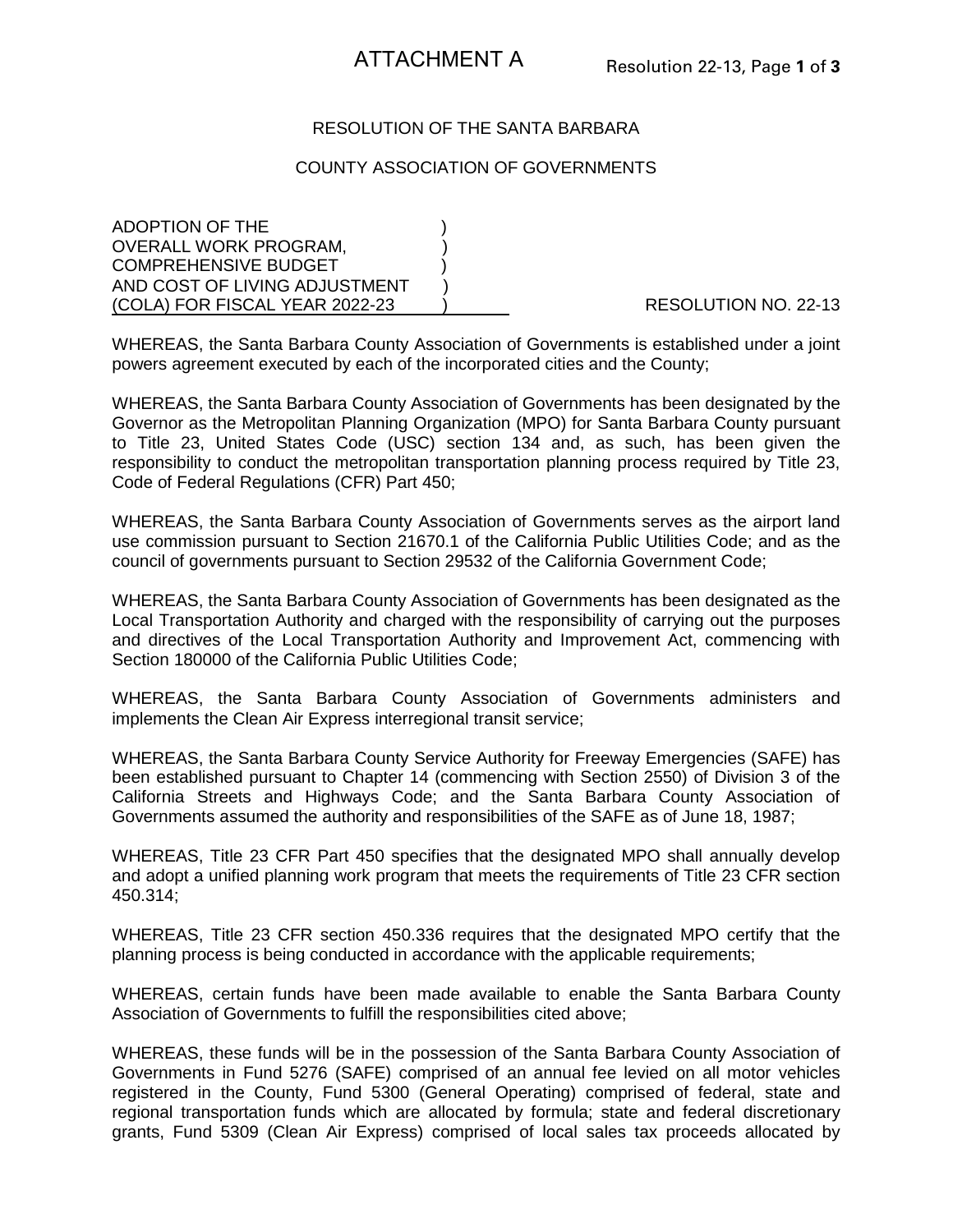formula, fare revenues and state and federal discretionary grants, and 5308 (Measure A) comprised of Ordinance No. 5 local sales tax proceeds;

WHEREAS, for all of its assigned governmental functions, the Santa Barbara County Association of Governments is required to adopt an annual budget;

WHEREAS, on March 17, 2022, the Santa Barbara Association of Governments held a public hearing and accepted public testimony on the draft fiscal year 2022-23 Overall Work Program and Budget;

WHEREAS, in accordance with Ordinance 3, section 33, notice and time of the budget hearing was published pursuant to Section 6061 of the Government Code;

WHEREAS, in accordance with Ordinance 3, section 12, on March 9, 2022 the SBCAG Executive Committee reviewed and commented on the Budget;

WHEREAS, on April 21, 2022, the Santa Barbara Association of Governments held a public hearing on the proposed final fiscal year 2022-23 Overall Work Program and Budget, accepted public testimony, and during its deliberations the Board settled all revisions or deductions from and increases or additions to the proposed Budget, which it deems advisable; and

WHEREAS the public hearing on the final fiscal year 2022-23 Overall Work Program and Comprehensive Budget has now been closed.

NOW, THEREFORE, IT IS HEREBY RESOLVED THAT the Santa Barbara County Association of Governments:

- (1) Adopts the Overall Work Program and the Budget for the 2022-23 fiscal year commencing July 1, 2022, as set forth in Attachment B to the Staff Report of April 21, 2022.
- (2) As part of the final fiscal year 2022-23 Overall Work Program and Comprehensive Budget adoption and as provided for in SBCAG's Salary Resolution/Classification and Compensation Plan, Resolution No. 21-37 Section 2E, dated November 18, 2021, hereby approves a salary Cost of Living Adjustment of 4.3% (based on the Consumer Price Index – all Urban Wage Earners and Clerical Workers, Los Angeles-Long Beach-Anaheim, CA) on the average percent change for the twelve (12) month period ending December 31<sup>st</sup>) for all SBCAG employees and incorporated into Attachment C, Salary Schedule for Fiscal Year 2022-23.
- (3) Acknowledges that said 2022-23 Overall Work Program and Comprehensive Budget will be prepared in final form by the Executive Director in accordance with the requirements, determinations and actions of the Board and the requirements of the State Controller's Office.
- (4) Authorizes the Executive Director to file and execute all necessary applications, Overall Work Program agreement with CALTRANS, certifications, and assurances that may be required to receive the Federal and State funds requested to finance the activities described in the 2022-23 Overall Work Program and Budget.

IT IS FURTHER RESOLVED THAT the Santa Barbara County Association of Governments certify that its planning process will be implemented through the 2022-23 Overall Work Program and Budget in accordance with: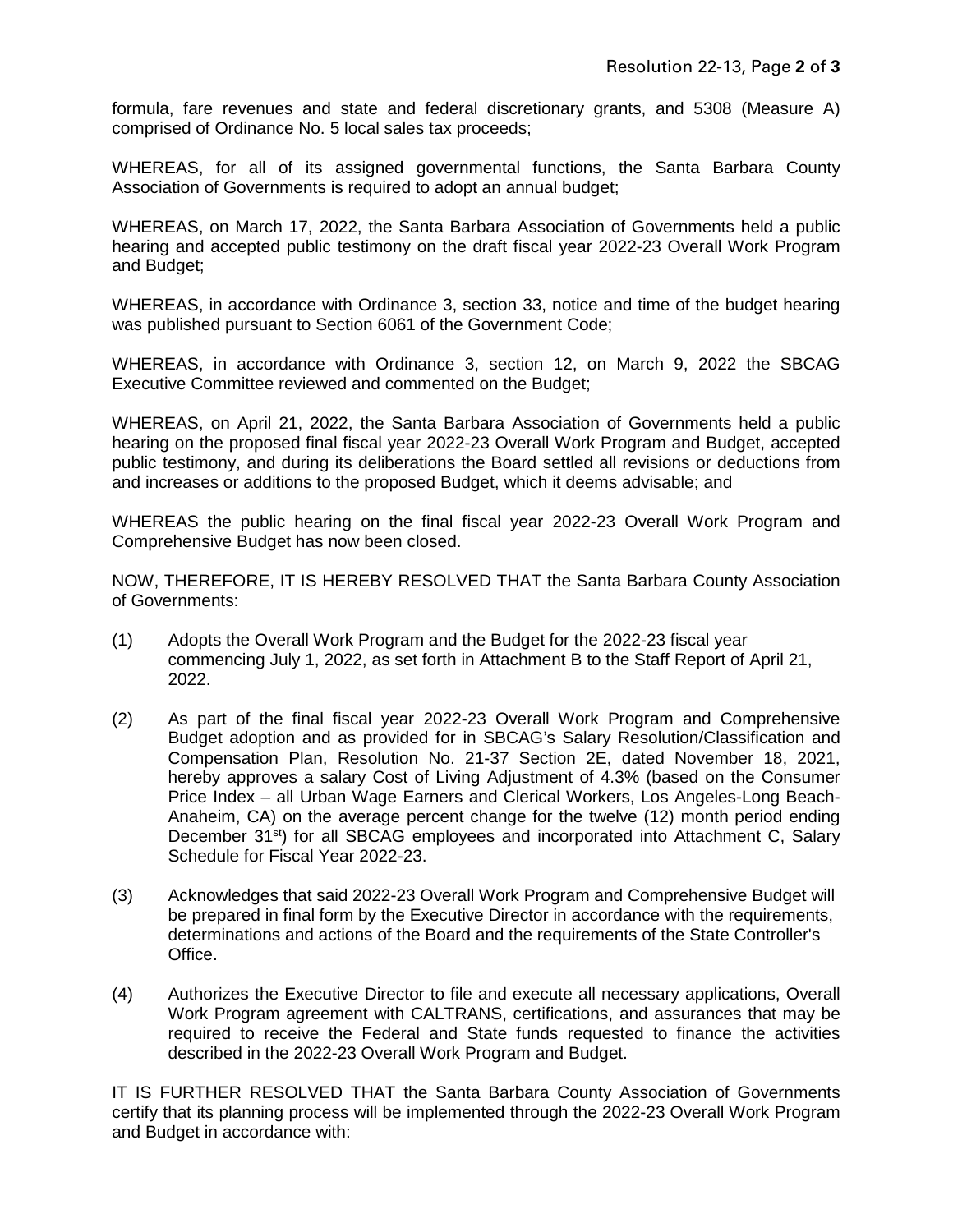- (1) Title 23 United States Code (USC) section 134; Title 49 USC section 5303; Title 23, Code of Federal Regulations (CFR) Part 450; Section 174 and 176(c) and (d) of the Clean Air Act (42 USC §§ 7504, 7506(c), (d)) and Title 40 CFR Part 93;
- (2) Title VI of the Civil Rights Act of 1964, as amended (42 U.S.C. 2000d–1) and Title 49 CFR Part 21; Title 49 USC 5332 prohibiting discrimination on the basis of race, color, creed, national origin, sex, or age in employment or business opportunity; The Older Americans Act, as amended (42 USC § 6101), prohibiting discrimination on the basis of age in programs or activities receiving Federal financial assistance; The provisions of the Americans with Disabilities Act of 1990 (42 U.S.C. 12101 et seq.) and Title 49 CFR Parts 27, 37, and 38; Section 324 of Title 23 USC regarding the prohibition of discrimination based on gender; Section 504 of the Rehabilitation Act of 1973 (29 USC § 794) and Title 49 CFR Part 27 regarding discrimination against individuals with disabilities;
- (3) Section 1101(b) of the FAST Act (Pub. L. 114-94) and Title 49 CFR Part 26 regarding the involvement of disadvantaged business enterprises in USDOT funded projects; Title 23 CFR Part 230, regarding the implementation of an equal employment opportunity program on Federal and Federal-aid highway construction contracts; and
- (4) SBCAG adopted policies and procedures.

PASSED AND ADOPTED this 21st day of April 2022 by the following vote:

AYES:

NOES:

ABSENT:

ABSTAIN:

ATTEST:

|                       | APPROVAL AS TO FORM:  |
|-----------------------|-----------------------|
| Rachel Van Mullem     |                       |
| <b>County Counsel</b> |                       |
|                       |                       |
|                       |                       |
|                       |                       |
|                       | Deputy County Counsel |

Marije C. Kirn **Das Williams**, Chair Executive Director **Santa Barbara County** Santa Barbara County Association of Governments